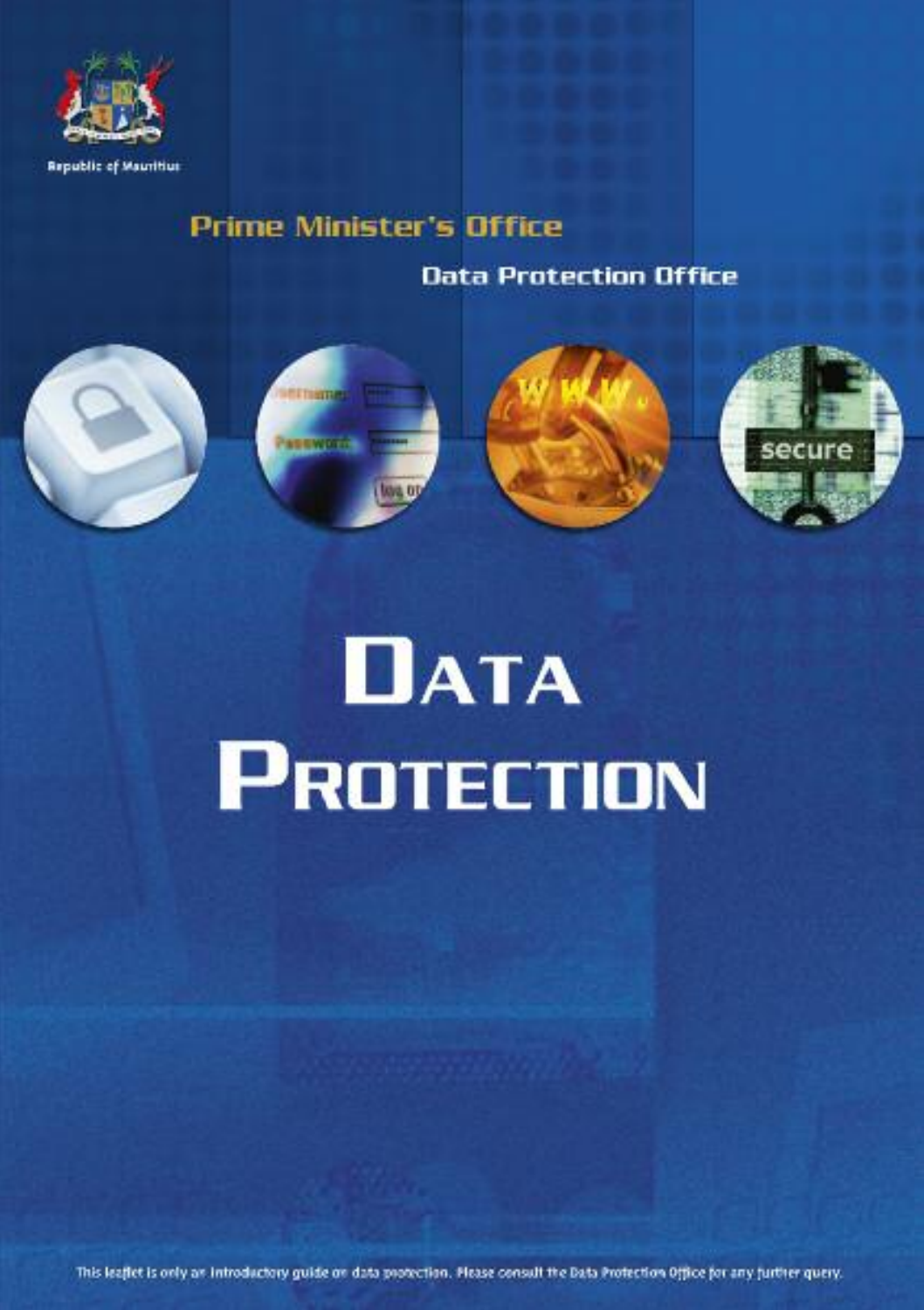

**Data Protection Office** 

# ARTICLE 12 OF THE UNIVERSAL DECLARATION OF HUMAN RIGHTS OF 1948 PROVIDES:

*"*no one shall be subjected to arbitrary interference with his privacy, family, home or correspondence, nor to attacks upon his honour and reputation. Everyone has the right to the protection of the law against such interference or attacks.*"*

# ARTICLE 17 OF THE INTERNATIONAL COVENANT ON CIVIL AND POLITICAL RIGHTS OF 1977 TO WHICH MAURITIUS IS A PARTY, PROVIDES:

*"*no one shall be subjected to arbitrary or unlawful interference with his privacy, family, home or correspondence, nor to unlawful attacks on his honour and reputation. Everyone has the right to the protection of the law against such interference or attacks.*"*

# ARTICLE 22 OF THE MAURITIAN CIVIL CODE PROVIDES:

*"*chacun <sup>a</sup> droit au respect de sa vie privée.*"*

# WHAT IS DATA?

Data represents information which can be processed either by automated means or manually through a structured filing system.

#### WHAT IS PERSONAL DATA?

it is data which relates to a living individual who can be identified from this data.

#### WHAT DOES SENSITIVE PERSONAL DATA MEAN?

it is the personal data of a living individual relating to his/her:

- a racial or ethnic origin;
- b political opinion or adherence;
- c religious belief or other belief of a similar nature;
- d membership to a trade union;
- e physical or mental health;
- f sexual preferences or practices;
- g commission or alleged commission of an offence; or
- h proceedings for an offence committed or alleged to have been committed by him/her, the disposal of such proceedings or the sentence of any court in such proceedings.

# WHO IS A DATA SUBJECT?

A data subject is a living individual, subject of the personal data.

# WHO IS A DATA CONTROLLER?

An individual or an organisation (either public or private), who decides as to how personal data is to be collected and used.

#### WHO IS A DATA PROCESSOR?

An individual or an organisation (either public or private), who collects or uses the personal data on behalf of the data controller, by virtue of a written contract, but is not an employee of the data controller.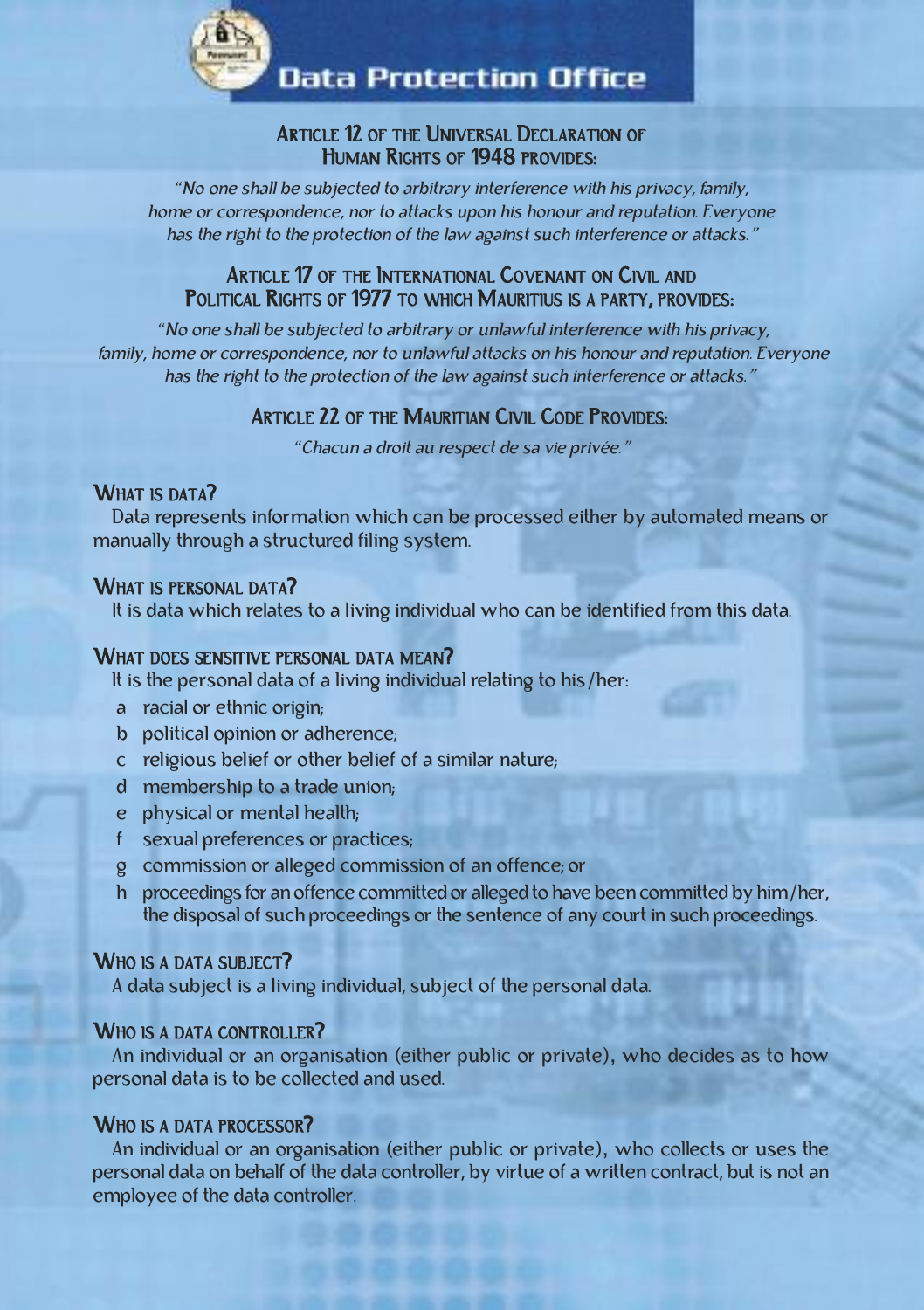#### WHAT ARE THE DATA PROTECTION PRINCIPLES?

Personal data shall be processed fairly and lawfully.

personal data shall be obtained only for any specified and lawful purpose, and shall not be further processed in any manner incompatible with that purpose.

Personal data shall be accurate and, where necessary, kept up to date.

personal data processed for any purpose shall not be kept longer than is necessary for that purpose or those purposes.

personal data shall be processed in accordance with the rights of the data subjects under the Data Protection Act.

Appropriate security and organisational measures shall be taken against unauthorised or unlawful processing of personal data and against accidental loss or destruction of, or damage to, personal data.

personal data shall not be transferred to another country, unless that country ensures an adequate level of protection for the rights of data subjects in relation to the processing of personal data.

# IS THE DATA PROTECTION OFFICE A PUBLIC ONE?

Yes.

#### WHO ARE THE OFFICERS OF THE DATA PROTECTION OFFICE?

the office shall consist of the commissioner and two assessors, an investigation unit and an administrative section.

#### WHAT IS THE MISSION OF THE DATA PROTECTION OFFICE?

The mission of the Data Protection Office is to safeguard the privacy rights of all individuals with regard to the processing of their personal data, in Mauritius.

#### WHAT ARE THE FUNCTIONS OF THE COMMISSIONER?

she registers all data controllers and data processors in mauritius, exercises control over all data processing activities in Mauritius, investigates complaints, undertakes research in data processing and information and communication technology, amongst others.

# WHO CAN MAKE A COMPLAINT TO THE DATA PROTECTION OFFICE?

Any individual or organisation who feel that their privacy rights with regard to the processing of their personal data may have been prejudiced.

#### WHAT DOES THE DATA PROTECTION OFFICE DO WHEN IT RECEIVES A COMPLAINT?

it investigates the complaint, unless the complaint is frivolous or vexatious, and as soon as possible, notify the complainant in writing of its decision.

# WHAT CAN THE COMPLAINANT DO IF HE SHE IS NOT SATISFIED WITH THE OUTCOME OF THE investigAtion?

The complainant may appeal to the Information and Communication Technologies (ICT) Tribunal if he/she is not satisfied with the decision reached by the Commissioner.